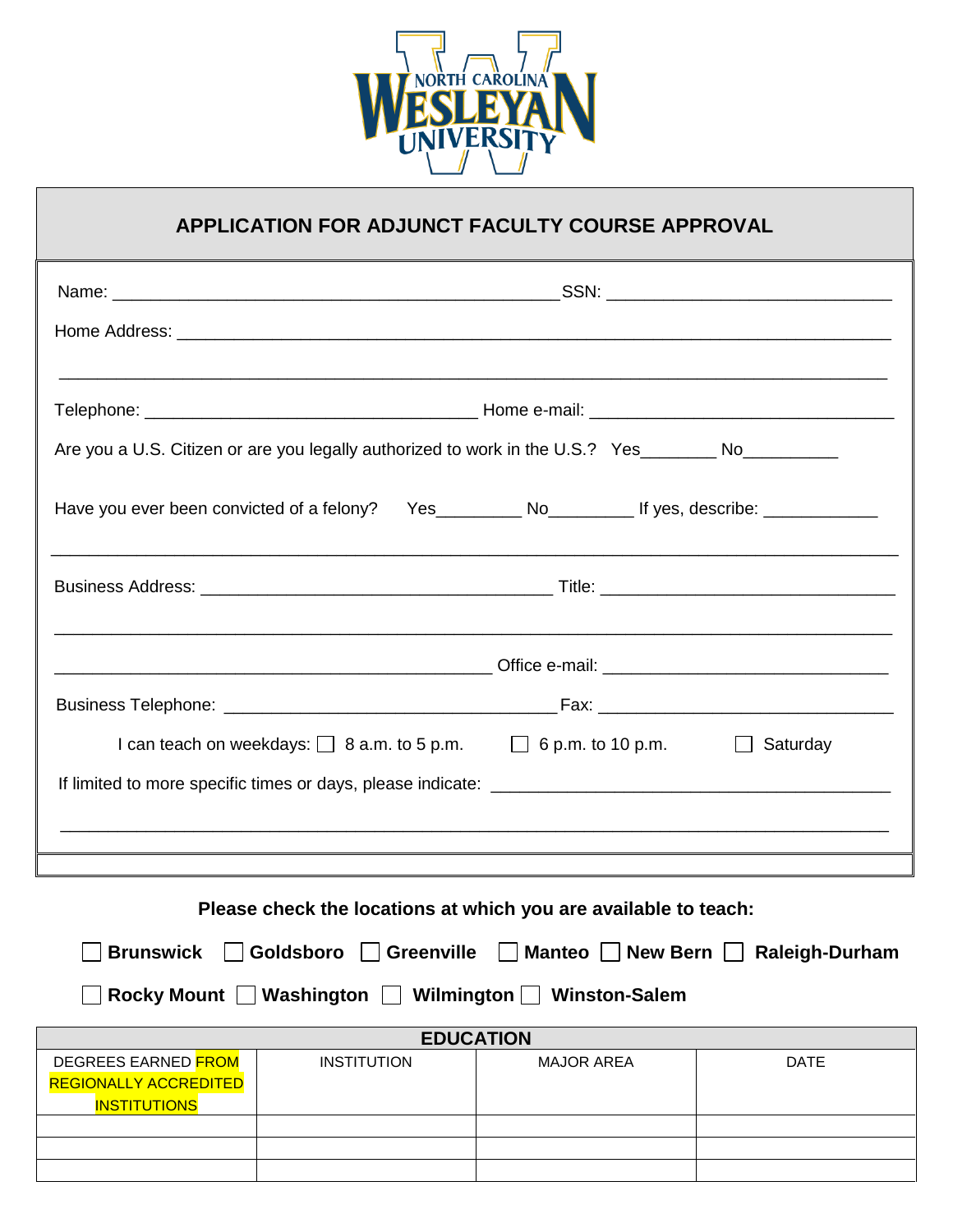| <b>COLLEGE TEACHING EXPERIENCE</b> |                       |            |  |  |
|------------------------------------|-----------------------|------------|--|--|
| <b>INSTITUTION</b>                 | <b>COURSES TAUGHT</b> | DATES M/YR |  |  |
|                                    |                       |            |  |  |
|                                    |                       |            |  |  |
|                                    |                       |            |  |  |
|                                    |                       |            |  |  |
|                                    |                       |            |  |  |
|                                    |                       |            |  |  |

| <b>RELEVANT OCCUPATIONAL EXPERIENCE</b><br>Please attach any additional information. |                                      |  |  |
|--------------------------------------------------------------------------------------|--------------------------------------|--|--|
| <b>EMPLOYER</b>                                                                      | TITLE/RESPONSIBILITIES<br>DATES M/YR |  |  |
|                                                                                      |                                      |  |  |
|                                                                                      |                                      |  |  |
|                                                                                      |                                      |  |  |

| OTHER RELEVANT INFORMATION YOU WOULD LIKE CONSIDERED AS PART OF YOUR APPLICATION<br>Feel free to attach additional information that will be helpful in reviewing your application. |  |  |
|------------------------------------------------------------------------------------------------------------------------------------------------------------------------------------|--|--|
|                                                                                                                                                                                    |  |  |
|                                                                                                                                                                                    |  |  |
|                                                                                                                                                                                    |  |  |
|                                                                                                                                                                                    |  |  |
|                                                                                                                                                                                    |  |  |

| <b>REFERENCES</b>                                                                                                          |  |  |  |  |
|----------------------------------------------------------------------------------------------------------------------------|--|--|--|--|
| Please list the names, titles, and phone, and email addresses of three professional references. Your references should be  |  |  |  |  |
| prepared to address your effectiveness as an instructor in undergraduate courses and, where possible, with adult students. |  |  |  |  |
|                                                                                                                            |  |  |  |  |
|                                                                                                                            |  |  |  |  |
| ာ                                                                                                                          |  |  |  |  |
|                                                                                                                            |  |  |  |  |
| 3                                                                                                                          |  |  |  |  |
|                                                                                                                            |  |  |  |  |

Copies of your graduate transcripts must be included with your application. A minimum of 18 graduate hours in the teaching field and a Master's degree are required. Approval to teach specific courses must be granted by the North Carolina Wesleyan University academic unit prior to teaching assignment. **The University may ask you to request official transcripts from the degree-granting institution(s).** 

All information included in this application is true and represents my qualifications and credentials.

Signature\_\_\_\_\_\_\_\_\_\_\_\_\_\_\_\_\_\_\_\_\_\_\_\_\_\_\_\_\_\_\_\_\_\_\_\_\_\_\_\_\_\_\_\_\_\_\_ Date\_\_\_\_\_\_\_\_\_\_\_\_\_\_\_\_\_\_\_\_\_\_\_

*If you have questions about the approval process, please feel free to contact the staff member with whom you have had contact or call the Office of Academic Affairs at the NCWU Rocky Mount campus (252-985-5136). Thank you for your interest in becoming a part of the Adjunct Faculty at North Carolina Wesleyan University.*

North Carolina Wesleyan University is an Equal Opportunity Educational Institution.

Office of Academic Affairs **Title IX Coordinator:** North Carolina Wesleyan University **Jason Modlin, Ed.D.** Rocky Mount, NC 27804 111 Hardees Student Union

3400 N. Wesleyan Blvd. Dean of Students/Title IX Coordinator [jmodlin@ncwc.edu](mailto:jmodlin@ncwc.edu) 252-985-5404